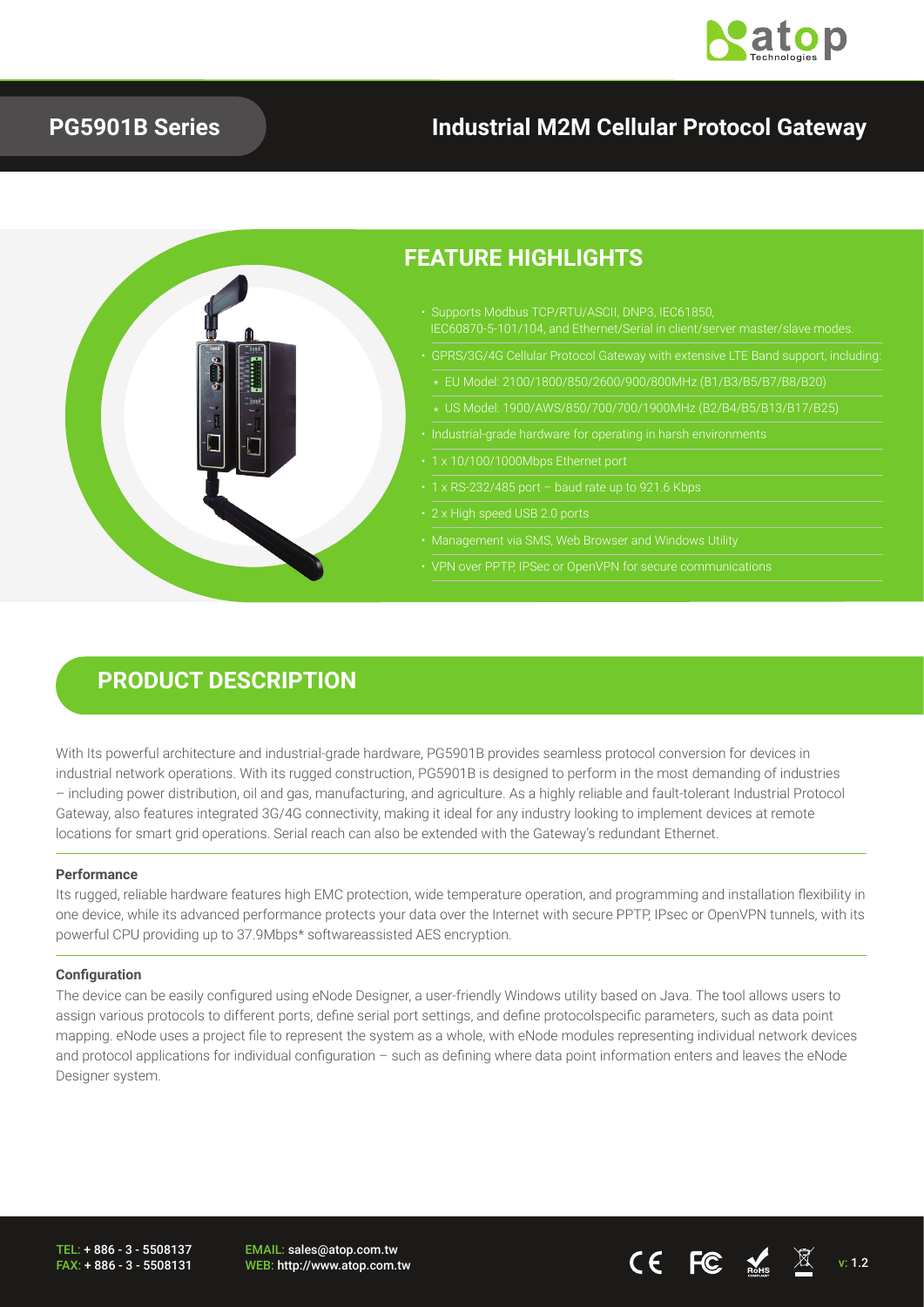

## **APPLICATION**

### **Features**

The protocol gateway's embedded protocol stacks allow

- Seamless conversion
- Exception/error Management
- Unsolicited event management for the protocols requiring them (such as DNP3)
- High performance
- Low cost



TEL: + 886 - 3 - 5508137 FAX: + 886 - 3 - 5508131 EMAIL: sales@atop.com.tw **EWAIL:** Sales water com.tw v: 1.2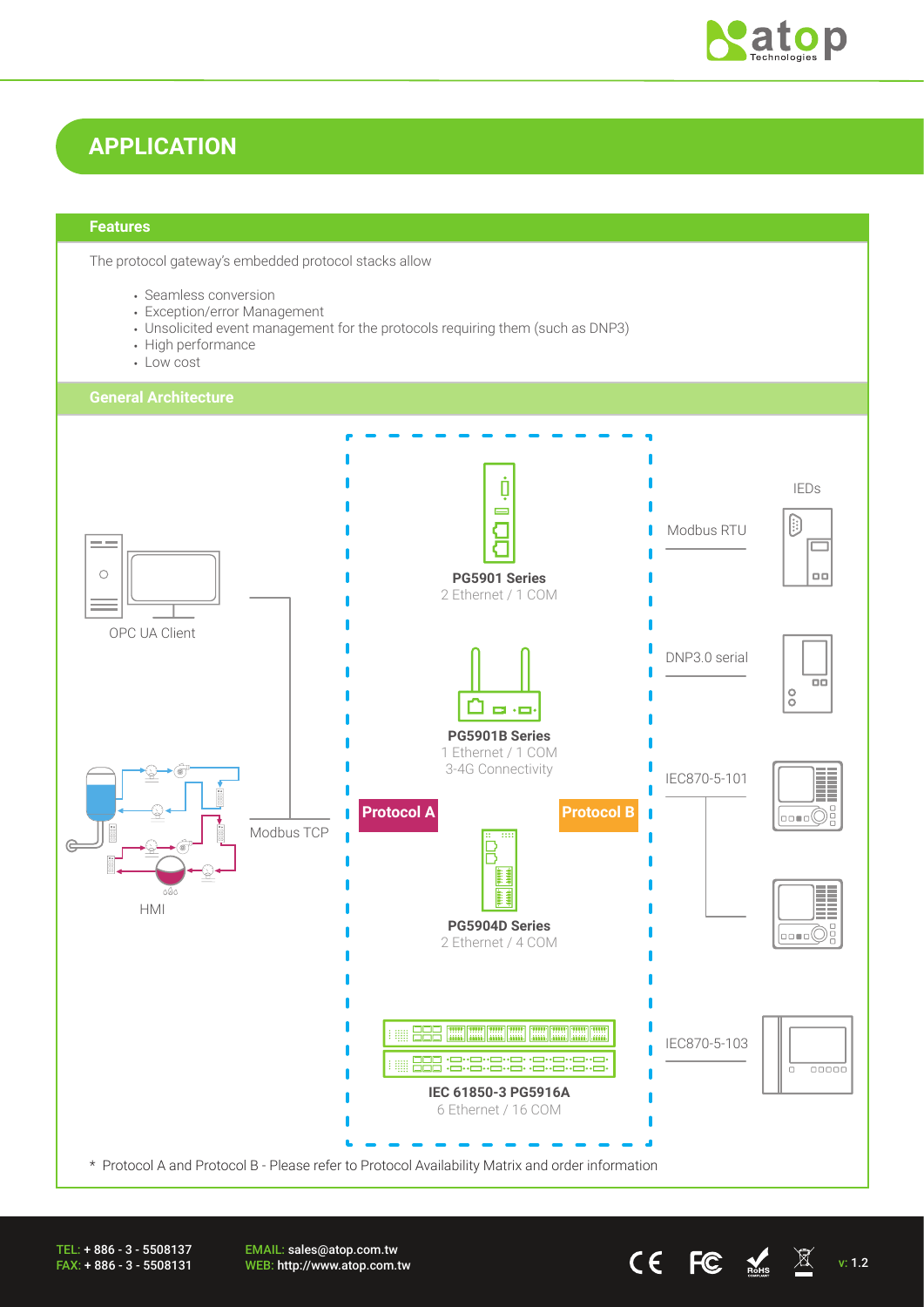



In this example, a Modbus Serial HMI is easily connected to a DNP3 IED through Atop's Protocol Gateway. The host HMI's role is a Modbus Serial Master while the end-device to be accessed is a DNP3.0 Ethernet Server Slave. To the host HMI, Atop's Protocol Gateway acts seamlessly as a Modbus Serial Slave, answering the polling commands and write commands that come from the by using a virtual Modbus ID. Simultaneously, Atop's Protocol Gateway acts as a DNP3 Ethernet Client to any end-device whose DNP3 address is mapped to the virtual Modbus ID that the HMI is accessing.

### **WARNING**

All gateway functions listed in the datasheet refer to the "Gateway" role, and not which "host" or "slave" the gateway is connected to. The SKU shown in this example is "MBSS-DNEC" (Modbus Serial Slave to DNP3.0 Ethernet Client).

## **PROTOCOL AVAILABILITY**

| <b>Protocol Availability Matrix for PG5901B Series</b> |                  |                        |           |                             |                     |           |                             |                     |
|--------------------------------------------------------|------------------|------------------------|-----------|-----------------------------|---------------------|-----------|-----------------------------|---------------------|
| <b>Protocol B</b>                                      |                  | <b>Protocol A</b>      |           |                             |                     |           |                             |                     |
|                                                        |                  | <b>Ethernet Server</b> |           |                             | <b>Serial Slave</b> |           |                             |                     |
|                                                        |                  | <b>IEC 61850</b>       | DNP3      | <b>Modbus</b><br><b>TCP</b> | IEC 60870-5-<br>104 | DNP3      | Modbus RTU/<br><b>ASCII</b> | IEC 60870-5-<br>101 |
|                                                        | IEC 61850        | n/a                    | DNES-50EC | MBES-50EC                   | 04ES-50EC           | DNSS-50EC | MBSS-50EC                   | 01SS-50EC           |
| Ethernet<br>Client                                     | DNP3             | 50ES-DNEC              | n/a       | MBES-DNEC                   | 04ES-DNEC           | DNSS-DNEC | MBSS-DNEC                   | 01SS-DNEC           |
|                                                        | Modbus TCP       | 50ES-MBEC              | DNES-MBEC | n/a                         | 04ES-MBEC           | DNSS-MBEC | n/a                         | 01SS-MBEC           |
|                                                        | IEC 60870-5-104  | 50ES-04EC              | DNES-04EC | MBES-04EC                   | n/a                 | DNSS-04EC | MBSS-04EC                   | 01SS-04EC           |
| Serial<br>Master                                       | DNP3             | 50ES-DNSM              | DNES-DNSM | MBES-DNSM                   | 04ES-DNSM           | n/a       | n/a                         | n/a                 |
|                                                        | Modbus RTU/ASCII | 50ES-MBSM              | DNES-MBSM | n/a                         | 04ES-MBSM           | n/a       | n/a                         | n/a                 |
|                                                        | IEC 60870-5-101  | 50ES-01SM              | DNES-01SM | MBES-01SM                   | 04ES-01SM           | n/a       | n/a                         | n/a                 |
|                                                        | IEC 60870-5-103  | 50ES-03SM              | DNES-03SM | MBES-03SM                   | 04ES-03SM           | n/a       | n/a                         | n/a                 |

EMAIL: sales@atop.com.tw EWAIL. Sales@atop.com.tw<br>WEB: http://www.atop.com.tw v: 1.2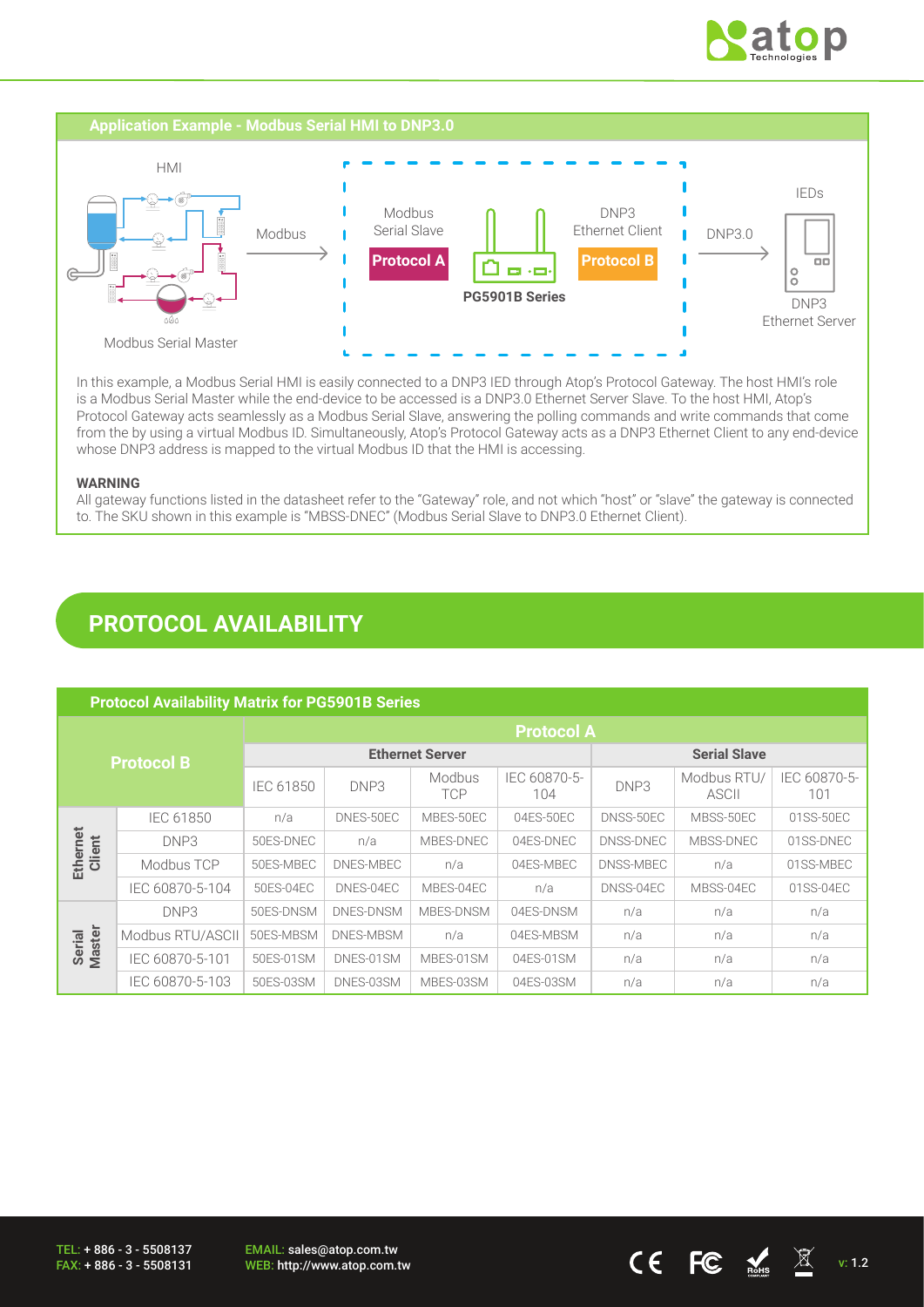

# **PROTOCOL SPECIFICATION**

| <b>IEC61850 Server/ Client</b>        |                                                                                                                                                                                                                                                                                                                                                                                                                       |
|---------------------------------------|-----------------------------------------------------------------------------------------------------------------------------------------------------------------------------------------------------------------------------------------------------------------------------------------------------------------------------------------------------------------------------------------------------------------------|
| Supported Functions                   | • Generic access to the data (Read, Write)<br>• 8 Logical Devices per Port<br>• GOOSE (Generic Object Oriented Substation Event)<br>- a GOOSE message will be generated by the gateway automatically upon event(*)<br>$\cdot$ (*) Being other protocols not Real-Time, there is no guarantee that GOOSE message<br>is generated within 1 ms from the event itelf.                                                     |
| Supported Control<br>Type of commands | • Direct-with-Normal-Security Select Before Operate (SBO)-with-Normal-Security<br>• Direct-with-Enhanced Security Select Before Operate (SBO)-with-Enhanced-Security                                                                                                                                                                                                                                                  |
| Implemented<br>Protocol Subsets       | • IEC 61850-6 (Substation Configuration Language Description: SCL)<br>• IEC 61850-7-1 (Principles and Models)<br>• IEC 61850-7-2 (Abstract Communication Service<br>· Interface: ACSI<br>· IEC 61850-7-3 (Common Data Classes: CDC)<br>• IEC 61850-7-4 (Logical Nodes and data Object Classes)<br>• IEC 61850-8-1 (Mapping to Manufacturing Message Specification: MMS)<br>• Edition 1 & Edition 2 are both Supported |

| <b>DNP3 Server/ Client/ Master/ Slave</b> |                                                                                                                                                                                                                                                                                                                                                                                       |  |  |  |
|-------------------------------------------|---------------------------------------------------------------------------------------------------------------------------------------------------------------------------------------------------------------------------------------------------------------------------------------------------------------------------------------------------------------------------------------|--|--|--|
| <b>General Specifications</b>             | • Serial Mode or Ethernet with TCP or UDP Mode<br>· Server side supports serving up to 5 client in TCP Mode<br>• Client side in a single RS-485 port, supports connecting up to 16 IEDs<br>• Client side supports connecting up to 16 IEDs<br>• Maximum Fragment size 2048 octets<br>• Protocol implementation with configurable parameters conforms to IEEE Std<br>1815-2012 level 2 |  |  |  |
| Supported Functions                       | • Time Synchronization generic access to the data (Read, Write)<br>• Commands with or without preselection (Select, Operate, Direct Operate)<br>• Transmission of time-tagged events<br>• Counter management (Immediate Freeze, Freeze and Clear)<br>• Self-address                                                                                                                   |  |  |  |
| Supported DNP3<br>Object Library          | • Binary Inputs up to 8000 pts<br>• Binary Outputs up to 2000 pts<br>• Double Inputs up to 4000 pts<br>• Analog Inputs up to 250 pts<br>• Analog Outputs up to 250 pts<br>• Counters up to 250 pts                                                                                                                                                                                    |  |  |  |

| <b>Modbus Server/ Client/ Master/ Slave</b> |                                                                                                                                                                                                                                                                                                                                                                                      |  |  |  |
|---------------------------------------------|--------------------------------------------------------------------------------------------------------------------------------------------------------------------------------------------------------------------------------------------------------------------------------------------------------------------------------------------------------------------------------------|--|--|--|
| <b>General Specifications</b>               | • Support Modbus RTU and ASCII in Serial mode<br>• Support Modbus in TCP mode<br>• For Modbus Client in TCP mode, support connecting up to 64 Modbus servers<br>• For Modbus Server in TCP mode, support serving up to 64 Modbus clients<br>· Support maximum number of data points in read direction: 8000 pts<br>· Support maximum number of commands in write direction: 4000 pts |  |  |  |

TEL: + 886 - 3 - 5508137 FAX: + 886 - 3 - 5508131

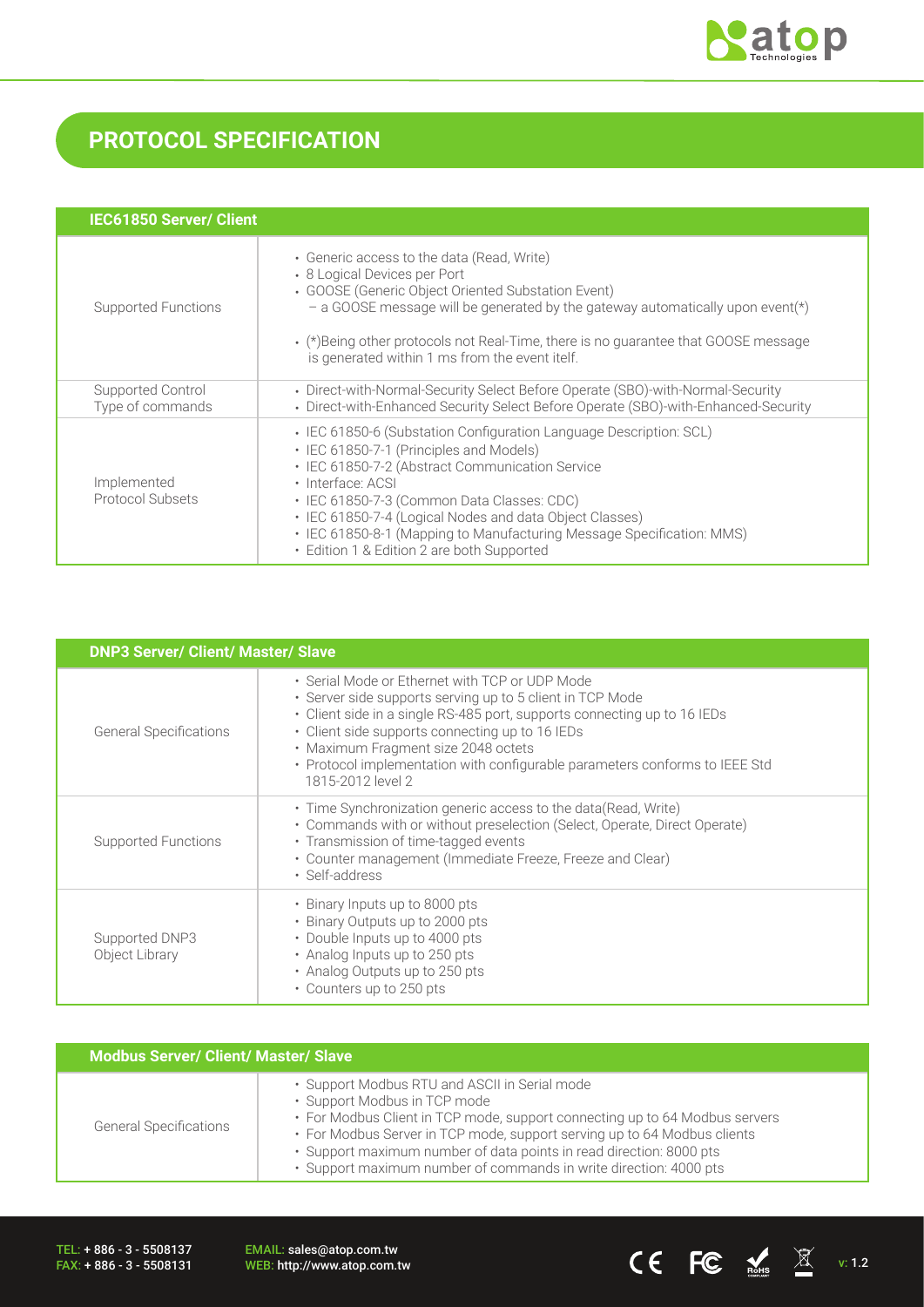

| Supported<br><b>Function Codes</b>  | 1: Read Coils<br>2: Read Discrete Inputs<br>3: Read Holding Registers<br>4: Read Input Registers<br>5: Write Single Coil<br>6: Write Single Register<br>15: Write Multiple Coils<br>16: Write Multiple Registers<br>43/14: Read Device Identification (server side only) |
|-------------------------------------|--------------------------------------------------------------------------------------------------------------------------------------------------------------------------------------------------------------------------------------------------------------------------|
| Supported<br><b>Exception Codes</b> | 1: illegal function<br>2: illegal data address<br>3: illegal data value<br>4: server device failure<br>6: server device busy                                                                                                                                             |

| <b>IEC 60870-5-101 Master/ Slave</b> |                                                                                                                                                                                                                                                                                                                                                                                                                                                                                          |  |  |  |
|--------------------------------------|------------------------------------------------------------------------------------------------------------------------------------------------------------------------------------------------------------------------------------------------------------------------------------------------------------------------------------------------------------------------------------------------------------------------------------------------------------------------------------------|--|--|--|
| <b>General Specifications</b>        | • Protocol implementation with configurable parameters conforms to the IEC 60870-5-101<br>edition 2 specification<br>• Process Information in Monitor and Control Direction<br>• Balanced and Unbalanced Modes<br>• CP24Time2a or CP56Time2a timestamp for monitor direction report                                                                                                                                                                                                      |  |  |  |
| <b>Supported Functions</b>           | • Station Initialization<br>• Interrogation<br>• Read Procedure<br>• Cyclic Data and Spontaneous Transmission (Slave Side only)<br>· Clock Synchronization<br>• Transmission of Integrated Totals<br>• Direct and SBO command                                                                                                                                                                                                                                                            |  |  |  |
| Supported Data Types                 | • Monitors Points:<br>Each supports up to 1000 pts: Single Point, Double Point, Step Position, Bit String,<br>Measured with Normalized Value, Measured with Scaled Value, Measured Short Floating<br>Point Value, Integrated Totals<br>• Control Points:<br>Each supports up to 500 pts: Single Command, Double Command, Regulating Step<br>Command, Set Point Command with Normalized Value, Set Point Command with Scaled<br>Value, Set Point Command Short Floating Point, Bit string |  |  |  |

| IEC 60870-5-103 Master/ Slave |                                                                                                                                                                                                                                                              |  |
|-------------------------------|--------------------------------------------------------------------------------------------------------------------------------------------------------------------------------------------------------------------------------------------------------------|--|
| <b>General Specifications</b> | • Protocol implementation with configurable parameters conforms to the<br>IEC 60870-5-103:1997<br>• Master supports connecting up to 16 IEDs<br>• Process Information in Monitor and Control Direction<br>• Unbalanced Modes                                 |  |
| Supported Functions           | • Station Initialization, Supports reset FCB and CU<br>• General Interrogation<br>• Clock Synchronization<br>• Command Transmission<br>• Test Mode<br>• Blocking of Monitor Direction                                                                        |  |
| Supported Information         | • Monitor direction:<br>* Status indications in monitor direction: from <16>to <30><br>$\star$ Supervision indications in monitor direction: <32>, <33>, from <35> to < 39>, <46>, <47><br>* Earth fault indications in monitor direction: from <48> to <52> |  |

TEL: + 886 - 3 - 5508137 FAX: + 886 - 3 - 5508131

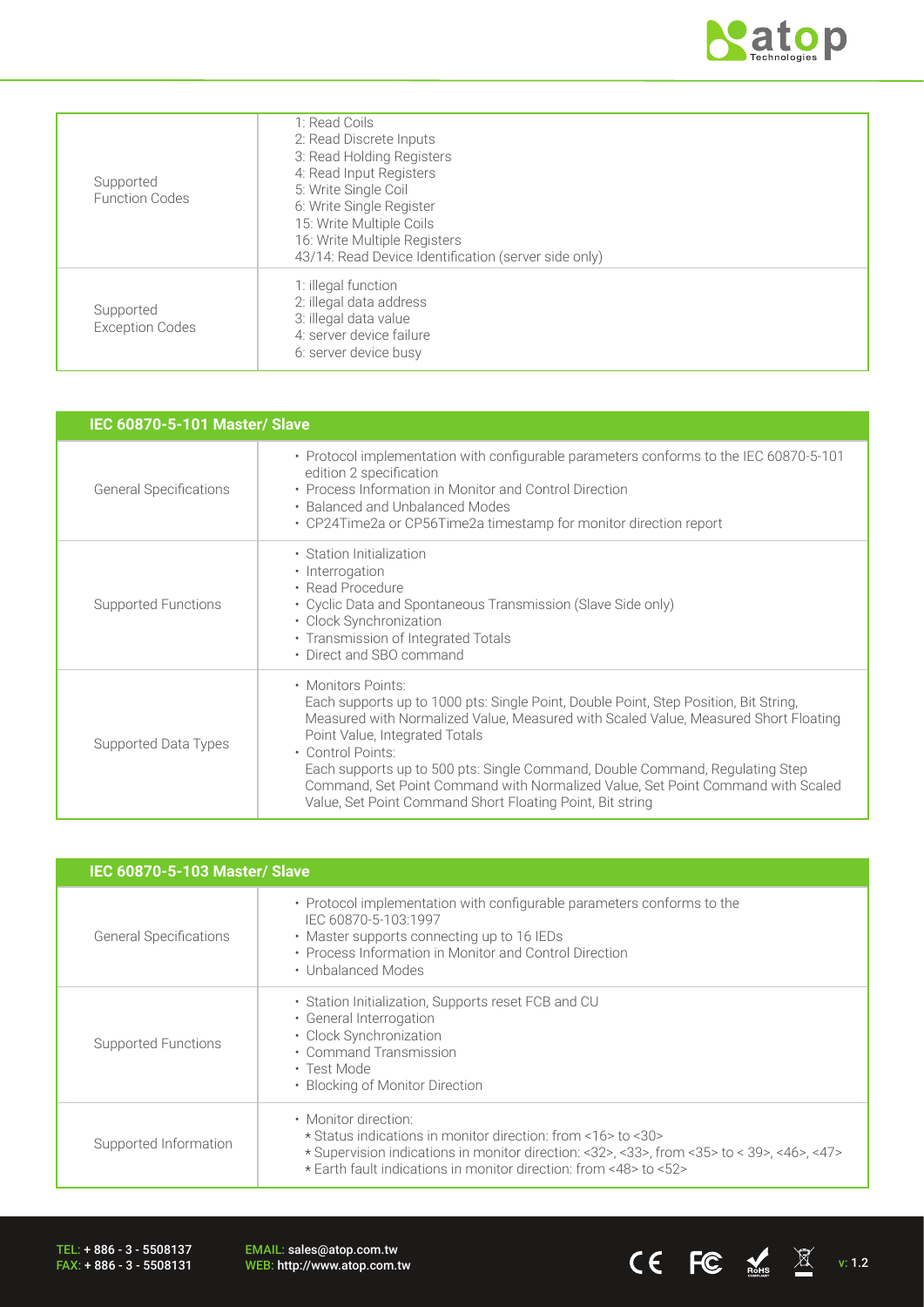

CE FC  $\underset{\text{nohs}}{\mathbb{E}}$   $\mathbb{E}$  v: 1.2

| Supported Information | * Fault indications in monitor direction: from <64> to <93><br>* Auto-reclosure indications in monitor direction: from <128> to <130><br>* Measurands in monitor direction: from <144> to <148> |
|-----------------------|-------------------------------------------------------------------------------------------------------------------------------------------------------------------------------------------------|
|                       | • Control direction:<br>General commands in control direction: from <16> to <19>, from <23> to <26>                                                                                             |

| <b>IEC 60870-5-104 Server/ Client</b> |                                                                                                                                                                                                                                                                                                                                                                                                                                                                                                                                                                                 |  |  |  |
|---------------------------------------|---------------------------------------------------------------------------------------------------------------------------------------------------------------------------------------------------------------------------------------------------------------------------------------------------------------------------------------------------------------------------------------------------------------------------------------------------------------------------------------------------------------------------------------------------------------------------------|--|--|--|
| <b>General Specifications</b>         | · Server side supports serving up to 5 client<br>• Client side supports connecting up to 10 IEDs<br>• Protocol implementation with configurable parameters conforms to the<br>IEC 60870-5-104 specification edition 2<br>• Process Information in Monitor and Control Direction<br>• CP56Time2a timestamp for Control Commands                                                                                                                                                                                                                                                  |  |  |  |
| Supported Functions                   | • Station Initialization<br>• Interrogation<br>• Read Procedure (Server side only)<br>• Cyclic Data and Spontaneous Transmission (Server side only)<br>· Clock Synchronization<br>• Transmission of Integrated Totals<br>• Direct and SBO command                                                                                                                                                                                                                                                                                                                               |  |  |  |
| Supported Data Types                  | • Monitors Points:<br>Each supports maximum 1000 pts: Single Point, Double Point, Step Position, Bit String,<br>Measured with Normalized Value, Measured with Scaled Value, Measured Short Floating<br>Points Value, Integrated Totals.<br>• Control Points:<br>Each supports maximum 500 pts: Single Command, Double Command, Regulating Step<br>Command, Set Point Command with Normalized Value, Set Point Command with Scaled<br>Value, Set Point Command Short Floating Point, Bitstring.<br>• Event Logging (Server Side only) Universal Event Buffer up to 20,000 Events |  |  |  |

# **SPECIFICATION**

| <b>Specifications</b> |                                                                                                                                                                                                                                                                                                                        |
|-----------------------|------------------------------------------------------------------------------------------------------------------------------------------------------------------------------------------------------------------------------------------------------------------------------------------------------------------------|
| Standard              | GSM/ GPRS/ EDGE/ UMTS/ HSPA+/ SCDMA/ LTE                                                                                                                                                                                                                                                                               |
| <b>Band Options</b>   | EU version:<br>- FDD LTE: 2100/1800/850/2600/900/800MHz(B1/B3/B5/B7/B8/B20)<br>- TDD LTE: 2600/2300/2500MHz(B38/B40/B41)<br>- WCDMA: 2100/850/900MHz (B1/B5/B8)<br>- GSM: 900/1800<br>US version:<br>- UMTS: 1900/1700/850/700/700bMHz(B2/B4/B5/B12/B17)<br>- WCDMA: 1900/1700/850MHz (B2/B4/B5)<br>- GSM: 850/1900MHz |

TEL: + 886 - 3 - 5508137 FAX: + 886 - 3 - 5508131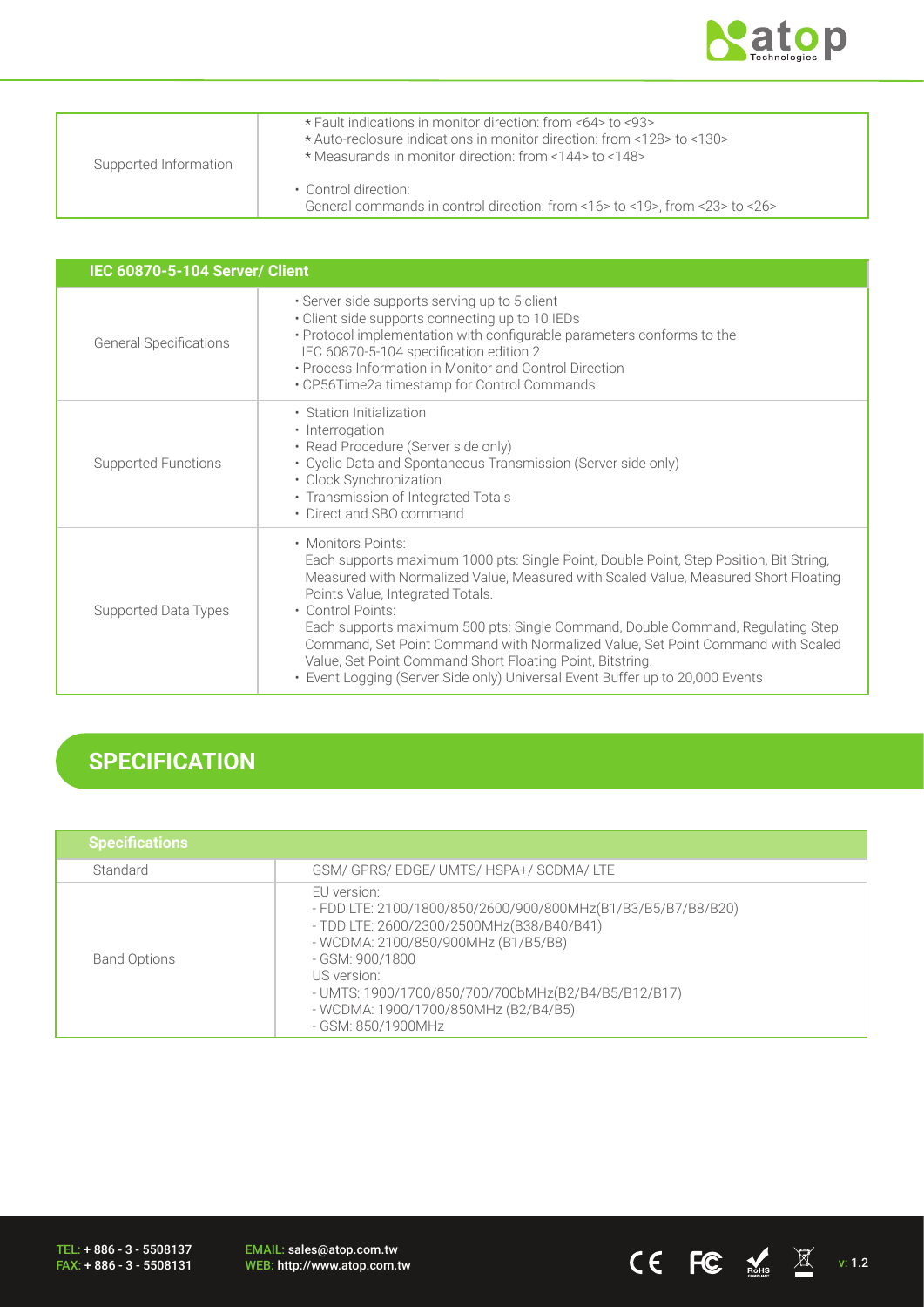

CE FC  $\underset{\text{meas}}{\triangle}$   $\mathbb{X}$  v: 1.2

| Maximum 4G throughput                                 | EU version:<br>- LTE-FDD Max 150Mbps (DOWNLINK), Max 50Mbps (UPLINK)<br>- LTE-TDD Max 130Mbps (DOWNLINK), Max 35Mbps (UPLINK)<br>- DC-HSPA+ Max 42Mbps (DOWNLINK), Max 5.76Mbps(UPLINK)<br>- UMTS Max 384Kbps(DOWNLINK), Max 384Kbps(UPLINK)<br>- TD-SCDMA Max 4.2Mbps (DOWNLINK), Max 2.2Mbps (UPLINK)<br>- EDGE Max.236.8 Kbps (DOWNLINK), Max.236.8 Kbps (UPLINK)<br>- GPRS Max.85.6 Kbps (DOWNLINK), Max 85.6 Kbps (UPLINK)<br>US version:<br>- LTE-FDD Max 100Mbps (DOWNLINK), Max 50Mbps (UPLINK)<br>- LTE-TDD Max 61Mbps (DOWNLINK) Max 18Mbps (UPLINK)<br>- DC-HSPA+ Max 42Mbps (DOWNLINK) Max 5.76Mbps (UPLINK)<br>- UMTS Max 384Kbps(DOWNLINK) Max 384Kbps(UPLINK)<br>- TD-SCDMA Max 4.2Mbps(DOWNLINK) Max 2.2Mbps(UPLINK)<br>- EDGE Max.236.8 Kbps (DOWNLINK)/ Max.236.8 Kbps (UPLINK)<br>- GPRS Max.85.6 Kbps (DOWNLINK)/ Max.85.6 Kbps (UPLINK) |
|-------------------------------------------------------|--------------------------------------------------------------------------------------------------------------------------------------------------------------------------------------------------------------------------------------------------------------------------------------------------------------------------------------------------------------------------------------------------------------------------------------------------------------------------------------------------------------------------------------------------------------------------------------------------------------------------------------------------------------------------------------------------------------------------------------------------------------------------------------------------------------------------------------------------------------|
| <b>Network Interface</b>                              |                                                                                                                                                                                                                                                                                                                                                                                                                                                                                                                                                                                                                                                                                                                                                                                                                                                              |
| Ethernet Port                                         | 1x 10/100/1000BASE-TX RJ-45                                                                                                                                                                                                                                                                                                                                                                                                                                                                                                                                                                                                                                                                                                                                                                                                                                  |
| Compliance                                            | IEEE 802.3 10BASE-T<br>IEEE 802.3u for 100BASE-T(X)<br>IEEE 802.3ab for 1000BASE-T                                                                                                                                                                                                                                                                                                                                                                                                                                                                                                                                                                                                                                                                                                                                                                           |
| <b>Serial Interface</b>                               |                                                                                                                                                                                                                                                                                                                                                                                                                                                                                                                                                                                                                                                                                                                                                                                                                                                              |
| Connector                                             | 14-Pin 5.08mm Terminal Block (integrated with DI/DOs) or D-Sub9 connector                                                                                                                                                                                                                                                                                                                                                                                                                                                                                                                                                                                                                                                                                                                                                                                    |
| Port                                                  |                                                                                                                                                                                                                                                                                                                                                                                                                                                                                                                                                                                                                                                                                                                                                                                                                                                              |
| Mode                                                  | 1 port RS-232/485 (2-wire) software selectable                                                                                                                                                                                                                                                                                                                                                                                                                                                                                                                                                                                                                                                                                                                                                                                                               |
| <b>Baud Rate</b>                                      | 1,200~921,600 bps                                                                                                                                                                                                                                                                                                                                                                                                                                                                                                                                                                                                                                                                                                                                                                                                                                            |
| Parity                                                | None, Odd, Even                                                                                                                                                                                                                                                                                                                                                                                                                                                                                                                                                                                                                                                                                                                                                                                                                                              |
| Data Bits                                             | 7,8                                                                                                                                                                                                                                                                                                                                                                                                                                                                                                                                                                                                                                                                                                                                                                                                                                                          |
| <b>Stop Bits</b>                                      | 1, 2                                                                                                                                                                                                                                                                                                                                                                                                                                                                                                                                                                                                                                                                                                                                                                                                                                                         |
| <b>USB Interface</b>                                  |                                                                                                                                                                                                                                                                                                                                                                                                                                                                                                                                                                                                                                                                                                                                                                                                                                                              |
| Speed                                                 | <b>USB 2.0</b>                                                                                                                                                                                                                                                                                                                                                                                                                                                                                                                                                                                                                                                                                                                                                                                                                                               |
| Connector                                             | USB A Type *2                                                                                                                                                                                                                                                                                                                                                                                                                                                                                                                                                                                                                                                                                                                                                                                                                                                |
| DI/DO Interface (IO model only)                       |                                                                                                                                                                                                                                                                                                                                                                                                                                                                                                                                                                                                                                                                                                                                                                                                                                                              |
| DI                                                    | 2 channels photo coupler isolated digital input                                                                                                                                                                                                                                                                                                                                                                                                                                                                                                                                                                                                                                                                                                                                                                                                              |
| DO.                                                   | 2 channels digital output. N.O.(2A@24VDC)                                                                                                                                                                                                                                                                                                                                                                                                                                                                                                                                                                                                                                                                                                                                                                                                                    |
| <b>Internal Battery function (Battery model only)</b> |                                                                                                                                                                                                                                                                                                                                                                                                                                                                                                                                                                                                                                                                                                                                                                                                                                                              |
| <b>Battery function</b>                               | Provide normal operation at least 10 seconds after power failure function                                                                                                                                                                                                                                                                                                                                                                                                                                                                                                                                                                                                                                                                                                                                                                                    |
| <b>Power Characteristics</b>                          |                                                                                                                                                                                                                                                                                                                                                                                                                                                                                                                                                                                                                                                                                                                                                                                                                                                              |
| Connector                                             | 3-Pin 5.08mm Lockable Terminal Block                                                                                                                                                                                                                                                                                                                                                                                                                                                                                                                                                                                                                                                                                                                                                                                                                         |
| Input Voltage                                         | 9-48 VDC                                                                                                                                                                                                                                                                                                                                                                                                                                                                                                                                                                                                                                                                                                                                                                                                                                                     |
| Power Consumption                                     | 0.6A @ 12VDC                                                                                                                                                                                                                                                                                                                                                                                                                                                                                                                                                                                                                                                                                                                                                                                                                                                 |
| Power Redundancy                                      | USB DC 5V Power Input                                                                                                                                                                                                                                                                                                                                                                                                                                                                                                                                                                                                                                                                                                                                                                                                                                        |
| Reverse Polarity Protection                           | Yes                                                                                                                                                                                                                                                                                                                                                                                                                                                                                                                                                                                                                                                                                                                                                                                                                                                          |
| <b>Mechanicals</b>                                    |                                                                                                                                                                                                                                                                                                                                                                                                                                                                                                                                                                                                                                                                                                                                                                                                                                                              |
| Housing                                               | IP30 protection, metal housing                                                                                                                                                                                                                                                                                                                                                                                                                                                                                                                                                                                                                                                                                                                                                                                                                               |
| Dimensions ( $W \times H \times D$ )                  | 32mm x 122mm x 92mm                                                                                                                                                                                                                                                                                                                                                                                                                                                                                                                                                                                                                                                                                                                                                                                                                                          |
| Installation                                          | DIN-Rail or Wall-Mount (optional kit)                                                                                                                                                                                                                                                                                                                                                                                                                                                                                                                                                                                                                                                                                                                                                                                                                        |
| <b>Reset Button</b>                                   | Yes                                                                                                                                                                                                                                                                                                                                                                                                                                                                                                                                                                                                                                                                                                                                                                                                                                                          |
| Weight                                                | 400g                                                                                                                                                                                                                                                                                                                                                                                                                                                                                                                                                                                                                                                                                                                                                                                                                                                         |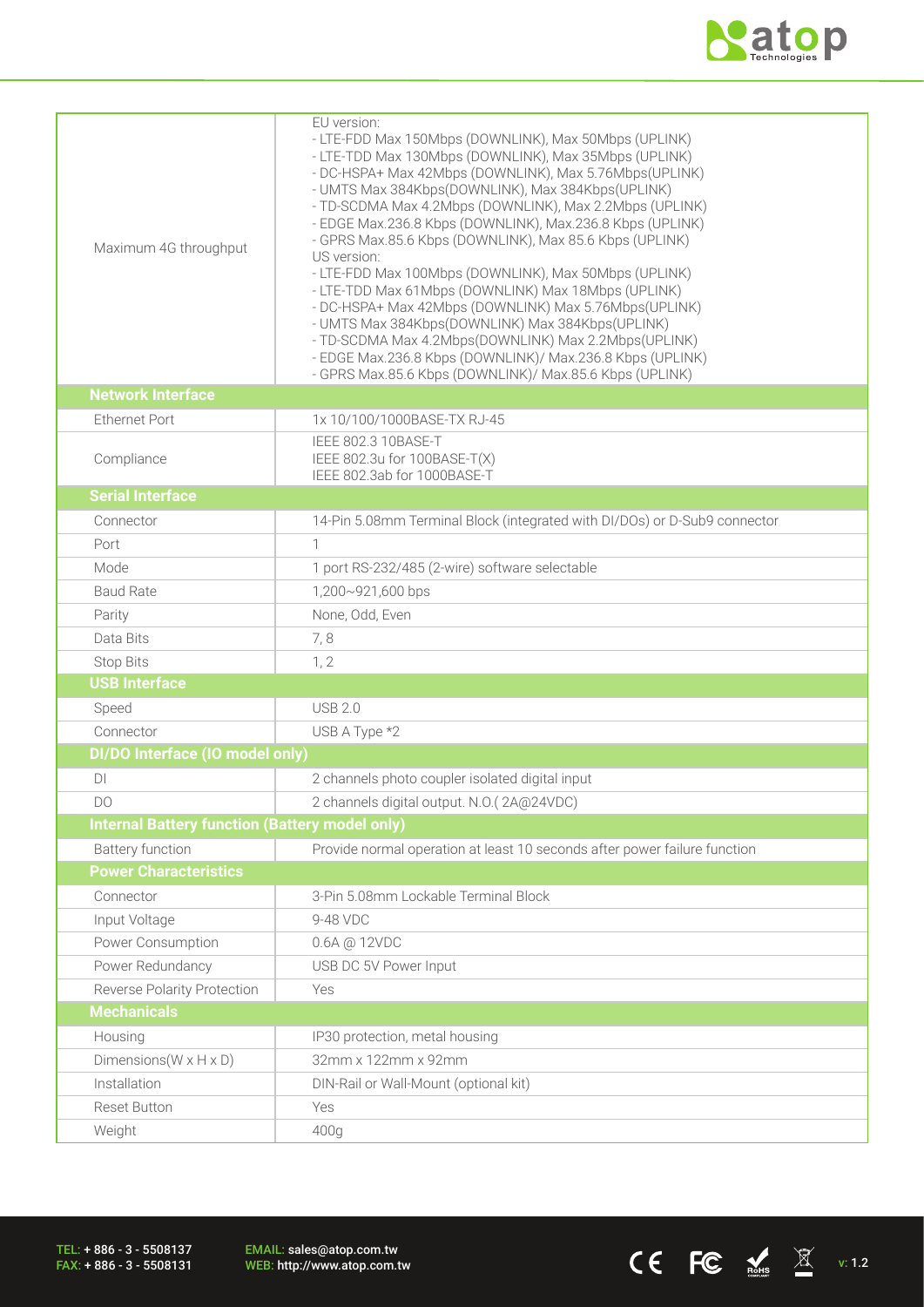

CE FC  $\underset{\text{nohs}}{\mathbb{E}}$   $\mathbb{E}$  v: 1.2

| <b>Environmental Limits</b>      |                                                                                                                |
|----------------------------------|----------------------------------------------------------------------------------------------------------------|
| <b>Operating Temperature</b>     | $-40^{\circ}$ C ~ 70°C (-40°F ~ 158°F)                                                                         |
| Storage Temperature              | $-40^{\circ}$ C ~ 85°C (-40°F ~ 185°F)                                                                         |
| <b>Ambient Relative Humidity</b> | $5 \sim 95\%$ RH, (non-condensing)                                                                             |
| <b>Software</b>                  |                                                                                                                |
| Protocols                        | ARP, IPv4, ICMP, TCP, UDP, DHCP Client, NTP Client, SNMPv1/v2c/v3, HTTP, HTTPS,<br>RFC2217, RSTP, and SMTP/TLS |
| Additional features              | Remote SMS monitoring                                                                                          |
| Security                         | VPN through IPsec tunneling (max 10 tunnels), OpenVPN, and PPTP on cellular or LAN                             |
| Network                          | <b>NAT</b>                                                                                                     |

# **REGULATORY APPROVALS**

| <b>Regulatory Approvals</b> |                                                                                                                                                                |                                                             |                                                                                                   |                     |
|-----------------------------|----------------------------------------------------------------------------------------------------------------------------------------------------------------|-------------------------------------------------------------|---------------------------------------------------------------------------------------------------|---------------------|
| Safety                      | EN 60950-1, UL60950-1, IEC60950-1                                                                                                                              |                                                             |                                                                                                   |                     |
| <b>EMC</b>                  | FCC Part 15, Subpart B, Class A<br>EN301489-19, EN301489-52, EN301908-1, EN303413, EN 55024, EN 55032, EN61000-6-4,<br>EN 61000-3-2, EN 61000-3-3, EN61000-6-2 |                                                             |                                                                                                   |                     |
| <b>Test</b>                 |                                                                                                                                                                | <b>Item</b>                                                 | <b>Value</b>                                                                                      | <b>Level</b>        |
| IEC 61000-4-2               | <b>ESD</b>                                                                                                                                                     | Contact Discharge<br>Air Discharge                          | $±8$ KV<br>±15KV                                                                                  | 4<br>4              |
| IEC 61000-4-3               | <b>RD</b>                                                                                                                                                      | 80-1000MHz                                                  | 10 V/m                                                                                            | 3                   |
| IEC 61000-4-4               | EFT.                                                                                                                                                           | <b>AC Power Port</b><br>Signal Port                         | $±2.0$ KV<br>$±2.0$ KV                                                                            | 3<br>$\overline{4}$ |
| IEC 61000-4-5               | Surge                                                                                                                                                          | <b>AC Power Port</b><br><b>AC Power Port</b><br>Signal Port | Line-to Line±1.0KV<br>Line-to Earth+2.0KV<br>Line-to Earth±2.0KV                                  | 3<br>3<br>3         |
| IEC 61000-4-6               | C <sub>S</sub>                                                                                                                                                 | $0.15 - 80$ MHz                                             | 10 Vrms                                                                                           | 3                   |
| IEC 61000-4-8               | PFMF                                                                                                                                                           | Enclosure                                                   | $10$ A/m                                                                                          | 3                   |
| IEC 61000-4-11              | <b>DIP</b>                                                                                                                                                     | <b>AC Power Port</b>                                        | 1. > 95%, Reduction, 0.5 period<br>30%, Reduction, 25 period<br>2.<br>>95%, Reduction, 250 period |                     |
| Shock                       | MIL-STD-810G Method 516.7                                                                                                                                      |                                                             |                                                                                                   |                     |
| Drop                        | MIL-STD-810G Method 516.7                                                                                                                                      |                                                             |                                                                                                   |                     |
| Vibration                   | MIL-STD-810G Method 514.7                                                                                                                                      |                                                             |                                                                                                   |                     |
| RoHS                        | Yes                                                                                                                                                            |                                                             |                                                                                                   |                     |
| <b>MTBF</b>                 | 20.88 years according to MIL-HDBK-217F (Model average)                                                                                                         |                                                             |                                                                                                   |                     |
| Warranty                    | 5 years                                                                                                                                                        |                                                             |                                                                                                   |                     |

TEL: + 886 - 3 - 5508137 FAX: + 886 - 3 - 5508131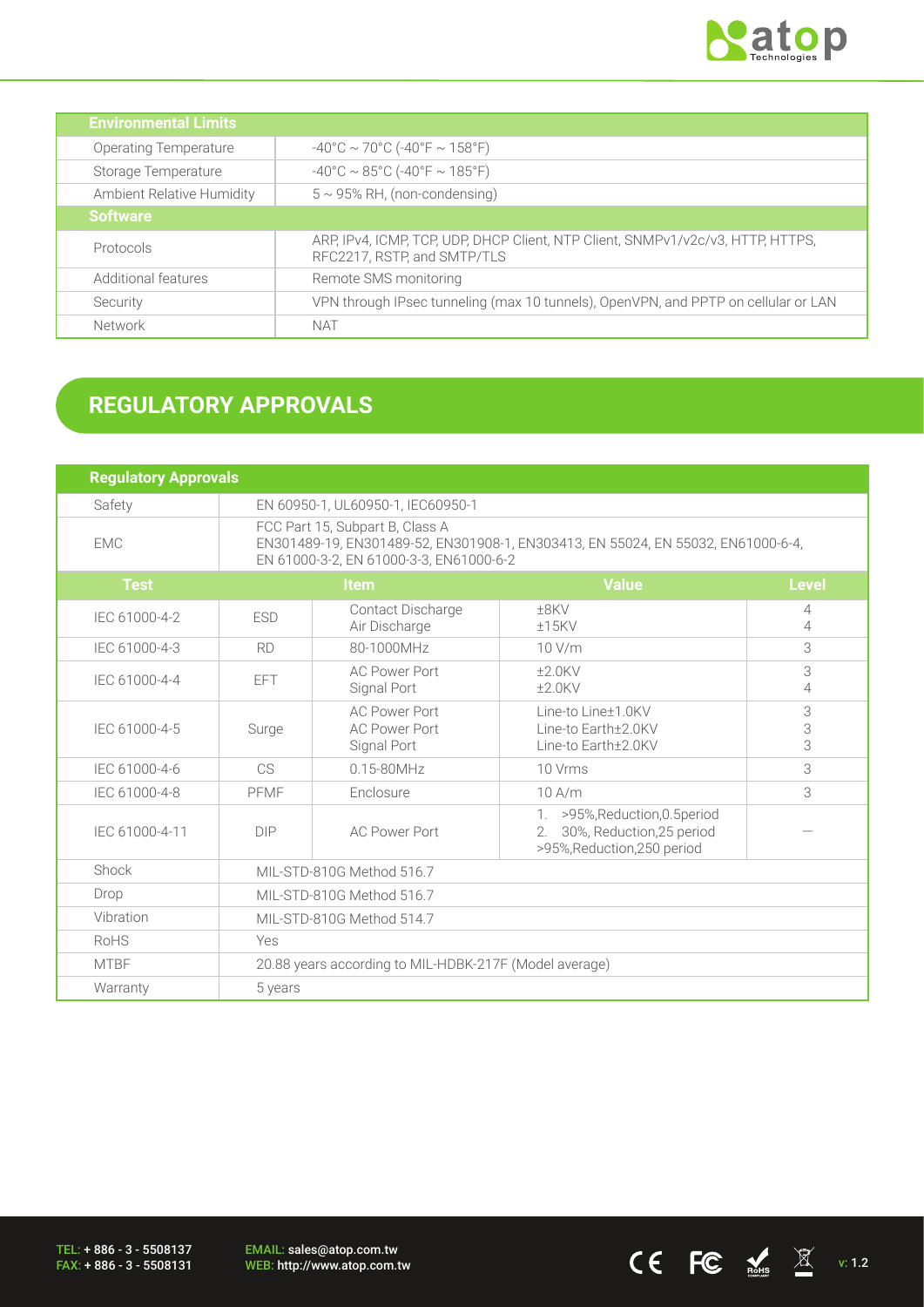

# **ORDERING INFORMATION**

| <b>Hardware</b>        |                                                                                         |
|------------------------|-----------------------------------------------------------------------------------------|
| PG5901B-D3G-US         | Ind. Cellular Protocol Gateway with 1 Serial port, DB9, 3G, US                          |
| PG5901B-IO-D3G-US      | Ind. Cellular Protocol Gateway with 1 Serial port, TB14, 3G, 2 DI, 2 DO, US             |
| PG5901B-IO-D3G-GPS-US  | Ind. Cellular Protocol Gateway with 1 Serial port, TB14, 3G, 2 DI, 2 DO, GPS, US        |
| <b>PG5901B-4G-US</b>   | Ind. Cellular Protocol Gateway with 1 Serial port, DB9, 4G, US                          |
| PG5901B-IO-4G-US       | Ind. Cellular Protocol Gateway with 1 Serial port, TB14, 4G, 2 DI, 2 DO, US             |
| PG5901B-IO-4G-GPS-US   | Ind. Cellular Protocol Gateway with 1 Serial port, TB14, 4G, 2 DI, 2 DO, GPS, US        |
| PG5901B-4G-B-US        | Ind. Cellular Protocol Gateway with 1 Serial port, DB9,4G, Internal battery, US         |
| PG5901B-IO-4G-B-US     | Ind. Cellular Protocol Gateway with 1 Serial port, TB14,4G,2DI,2DO,Pwr Bank, US         |
| PG5901B-IO-4G-GPS-B-US | Ind. Cellular Protocol Gateway with 1 Serial port, TB14,4G,2DI,2DO,GPS,Pwr Bank,US      |
| PG5901B-D3G-EU         | Ind. Cellular Protocol Gateway with 1 Serial port, DB9, 3G, EU                          |
| PG5901B-IO-D3G-EU      | Ind. Cellular Protocol Gateway with 1 Serial port, TB14, 3G, 2 DI, 2 DO, EU             |
| PG5901B-IO-D3G-GPS-EU  | Ind. Cellular Protocol Gateway with 1 Serial port, TB14, 3G, 2 DI, 2 DO, GPS, EU        |
| PG5901B-4G-EU          | Ind. Cellular Protocol Gateway with 1 Serial port, DB9, 4G, EU                          |
| PG5901B-IO-4G-EU       | Ind. Cellular Protocol Gateway with 1 Serial port, TB14, 4G, 2 DI, 2 DO, EU             |
| PG5901B-IO-4G-GPS-EU   | Ind. Cellular Protocol Gateway with 1 Serial port, TB14, 4G, 2 DI, 2 DO, GPS, EU        |
| PG5901B-4G-B-EU        | Ind. Cellular Protocol Gateway with 1 Serial port, DB9,4G, Internal Battery, EU         |
| PG5901B-IO-4G-B-EU     | Ind. Cellular Protocol Gateway with 1 Serial port, TB14, 4G, 2DI, 2DO, Pwr Bank, EU     |
| PG5901B-IO-4G-GPS-B-EU | Ind. Cellular Protocol Gateway with 1 Serial port, TB14, 4G, 2DI, 2DO, GPS, Pw Bank, EU |

| <b>Optional Accessories</b> |                    |                                                                                          |
|-----------------------------|--------------------|------------------------------------------------------------------------------------------|
| <b>Model Name</b>           | <b>Part Number</b> | <b>Description</b>                                                                       |
| UN315-1212(US-Y) LV6        | 50500151120003G    | Y-Type (5.08 mm) power adaptor, 100-240VAC input,<br>1.25A @ 12VDC output, US plug, LV6. |
| UNE315-1212(EU-Y)LV6        | 50500151120013G    | Y-Type (5.08 mm) power adaptor, 100-240VAC input,<br>1.25A @ 12VDC output, EU plug, LV6. |
| ADP-DB9(F)-TB5              | 59906231G          | Female DB9 to Female 3.81mm TB5 Converter                                                |
| WMK-315-Black               | 70100000000050G    | Black Aluminum Wall Mount Kit                                                            |

| <b>Protocols</b> |                                                                  |
|------------------|------------------------------------------------------------------|
| 04FS-01SM        | IEC 60870-5-104 Ethernet Server to IEC 60870-5-101 Serial Master |
| 04ES-03SM        | IEC 60870-5-104 Ethernet Server to IEC 60870-5-103 Serial Master |
| $04FS-50FC$      | IEC 60870-5-104 Ethernet Server to IEC 61850 Ethernet Client     |
| 04FS-DNFC        | IEC 60870-5-104 Ethernet Server to DNP3 Ethernet Client          |
| 04ES-DNSM        | IEC 60870-5-104 Ethernet Server to DNP3 Serial Master            |
| 04ES-MBEC        | IEC 60870-5-104 Ethernet Server to Modbus Ethernet Client        |
| 04ES-MBSM        | IEC 60870-5-104 Ethernet Server to Modbus Serial Master          |
| 50FS-01SM        | IEC 61850 Ethernet Server to IEC 60870-5-101 Serial Master       |
| 50ES-03SM        | IEC 61850 Ethernet Server to IEC 60870-5-103 Serial Master       |
| 50ES-04EC        | IEC 61850 Ethernet Server to IEC 60870-5-104 Ethernet Client     |

TEL: + 886 - 3 - 5508137 FAX: + 886 - 3 - 5508131